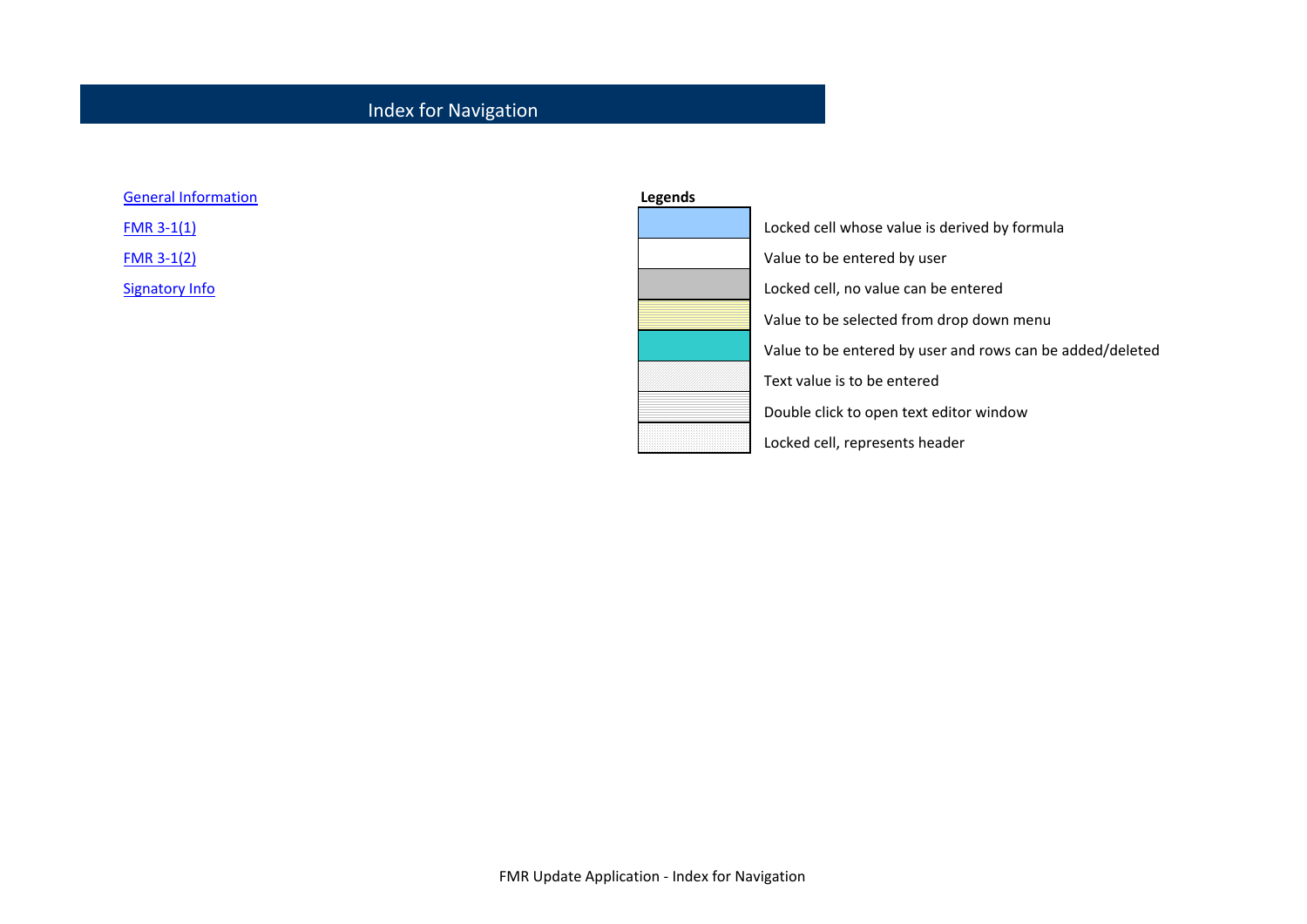### General Information

### Back To Index for Navigation Page

| <b>Return Name</b>              | <b>FMR Update Application</b> |
|---------------------------------|-------------------------------|
| <b>Return Code</b>              | <b>FMR Update Application</b> |
| <b>Reporting Institution</b>    |                               |
| <b>Bank Code</b>                |                               |
| <b>RBI Regional Office Name</b> |                               |
| For the quarter ended           |                               |
| <b>Date of Report</b>           |                               |
| <b>Reporting Frequency</b>      | Daily                         |
| <b>Return Version</b>           | V1.1                          |

## **\* Instructions :**

1) Amounts should, at all places, be indicated in Rs. in lakh, up to two decimal places. 2) If the FMR retrieved for updation, was submitted in FRMS (erstwhile fraud reporting application) before April 1, 2017, please ensure that the mandatory fields are not left blank before creation of the instance document.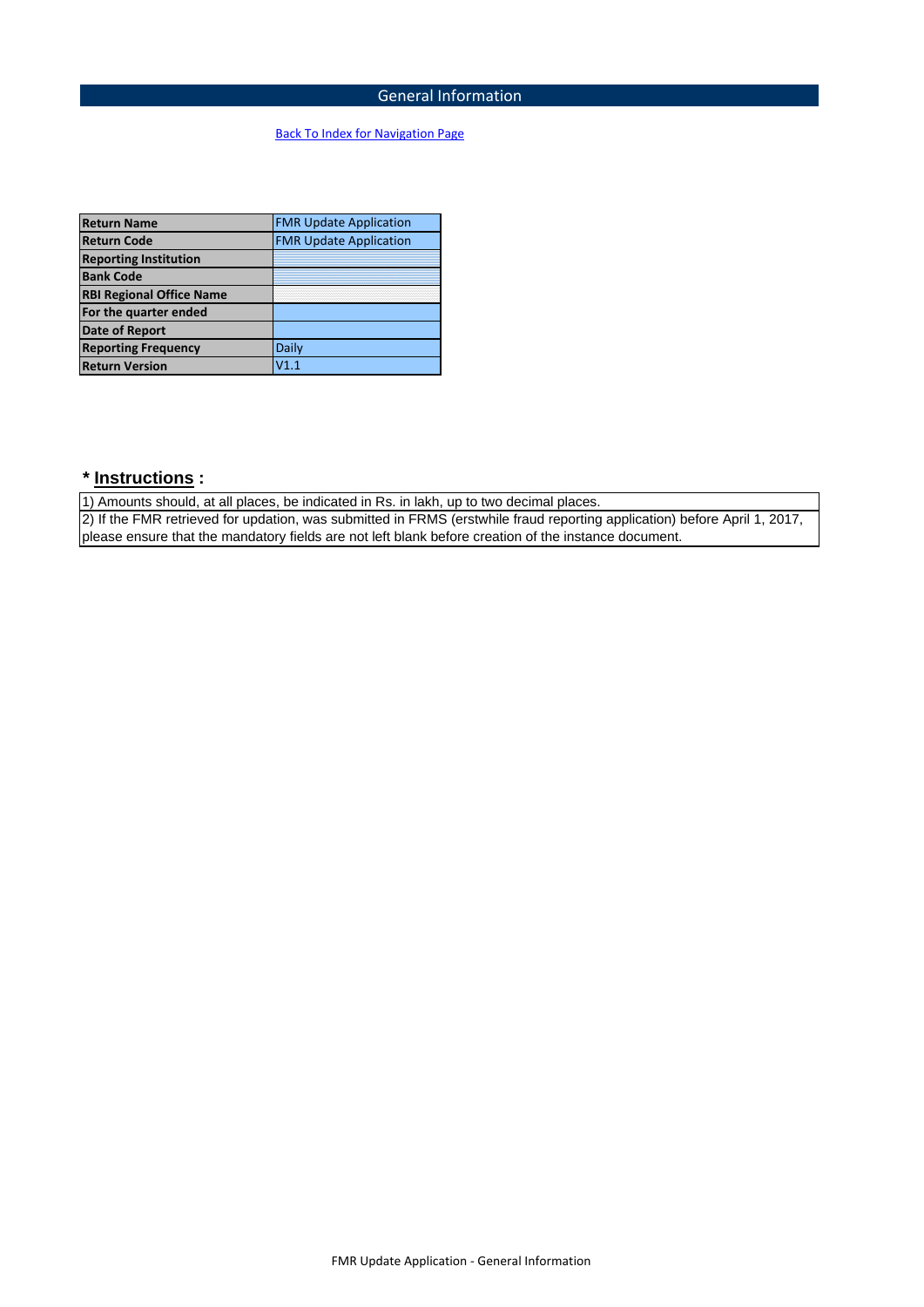## FMR Update Application

|                         | <b>Part A: Fraud Report</b>                                                                     |                                    |
|-------------------------|-------------------------------------------------------------------------------------------------|------------------------------------|
| $\mathbf{1}$            | Name of the bank                                                                                |                                    |
| $\overline{2}$          | Fraud number                                                                                    |                                    |
| $\overline{3}$          | Details of the branch                                                                           |                                    |
| 3.a                     | Branch Code **                                                                                  |                                    |
| 3.b                     | Name of the branch **                                                                           |                                    |
| 4.a.(i)                 | Name of Perpetrator (Suspected/Actual) **                                                       |                                    |
| 4.a.(ii)                | Name of Account **                                                                              |                                    |
| 4.b                     | Name of activity of the Perpetrator **                                                          |                                    |
| 4.c                     | PAN of Perpetrator **                                                                           |                                    |
| 5.a                     | Area of operation where the fraud has occurred **                                               |                                    |
|                         |                                                                                                 |                                    |
| 5.b                     | Whether fraud has occurred in a borrowal account? **                                            |                                    |
| 5.c                     | Whether the advance was consortuim advance? **                                                  |                                    |
| 5.d                     | Name of consortium lead bank **                                                                 |                                    |
| 5. $d(i)$               | Consortium Leader Amount **                                                                     |                                    |
| <b>Consortium table</b> |                                                                                                 |                                    |
| <b>S. No.</b>           | <b>Bank name</b>                                                                                | <b>Consortium Member</b><br>Amount |
| $\mathbf{1}$            |                                                                                                 |                                    |
|                         | <b>Consortium Advance</b>                                                                       |                                    |
| 6.a                     | Nature of fraud **                                                                              |                                    |
| 6.b                     | Type of fraud **                                                                                |                                    |
| 6.c                     | Whether computer is used in committing the fraud? **                                            |                                    |
| 6.d                     | If yes. details **                                                                              |                                    |
| 7.a                     | Total amount involved **                                                                        |                                    |
| 7.b                     | Amount frozen **                                                                                |                                    |
| 8.a                     | Date of occurrence **                                                                           |                                    |
| 8.b                     | Date of detection **                                                                            |                                    |
| 8.c                     | Reasons for delay, if any, in detecting the fraud **                                            |                                    |
| 8.d                     | Date on which reported to RBI **                                                                |                                    |
| 8.e                     | Reasons for delay, if any, in reporting the fraud to RBI **                                     |                                    |
| 9.a                     | How the fraud was detected? **                                                                  |                                    |
| 9.b                     | Brief History including Root Cause analysis **                                                  |                                    |
| 9.c                     | Modus operandi **                                                                               |                                    |
| 10                      | Fraud committed by                                                                              |                                    |
| 10.a                    | Staff <sup>**</sup>                                                                             |                                    |
| 10.b                    | Customers **                                                                                    |                                    |
| 10.c                    | Outsiders **                                                                                    |                                    |
| 11.a                    | Whether the controlling office (Regional/Zonal) could detect the fraud by a scrutiny of control |                                    |
|                         | returns submitted by the branch **                                                              |                                    |
| 11.b                    | Whether there is need to improve the information system? **                                     |                                    |
| 12.a                    | Whether internal inspection/ audit (including concurrent audit) was conducted at the            |                                    |
|                         | branch(es) during the period between the date of first occurrence of the fraud and its          |                                    |
|                         | detection? **                                                                                   |                                    |
| 12.b                    | If yes, why the fraud could not have been detected during such inspection/audit. **             |                                    |
|                         |                                                                                                 |                                    |
| 12.c                    | What action has been taken for non-detection of the fraud during such inspection/audit **       |                                    |
| 13                      | Action taken/proposed to be taken                                                               |                                    |
| 13.a                    | <b>Complaint with Police/CBI</b>                                                                |                                    |
| 13.a $(i)$              | Whether any complaint has been lodged with the Police/CBI? **                                   |                                    |
| 13.a (ii)               | If yes, name of office/ branch of CBI/ Police **                                                |                                    |
| $\mathbf{1}$            | Date of reference **                                                                            |                                    |
| $\overline{2}$          | Present position of the case **                                                                 |                                    |
| 3                       | Date of completion of Police/CBI investigation                                                  |                                    |
| $\overline{4}$          | Date of submission of investigation report by Police/CBI                                        |                                    |
| 13.a (iii)              | If not reported to Police/CBI, reasons therefor. **                                             |                                    |
| 13.b                    | Recovery suit with DRT/Court                                                                    |                                    |
| 13.b $(i)$              | Date of filing                                                                                  |                                    |
| 13.b (ii)               | Present position                                                                                |                                    |
| 13.c                    | Insurance claim                                                                                 |                                    |
| 13. $c(i)$              | Whether any claim has been lodged with an insurance company? **                                 |                                    |
| 13.c (ii)               | If not, reasons therefor. **                                                                    |                                    |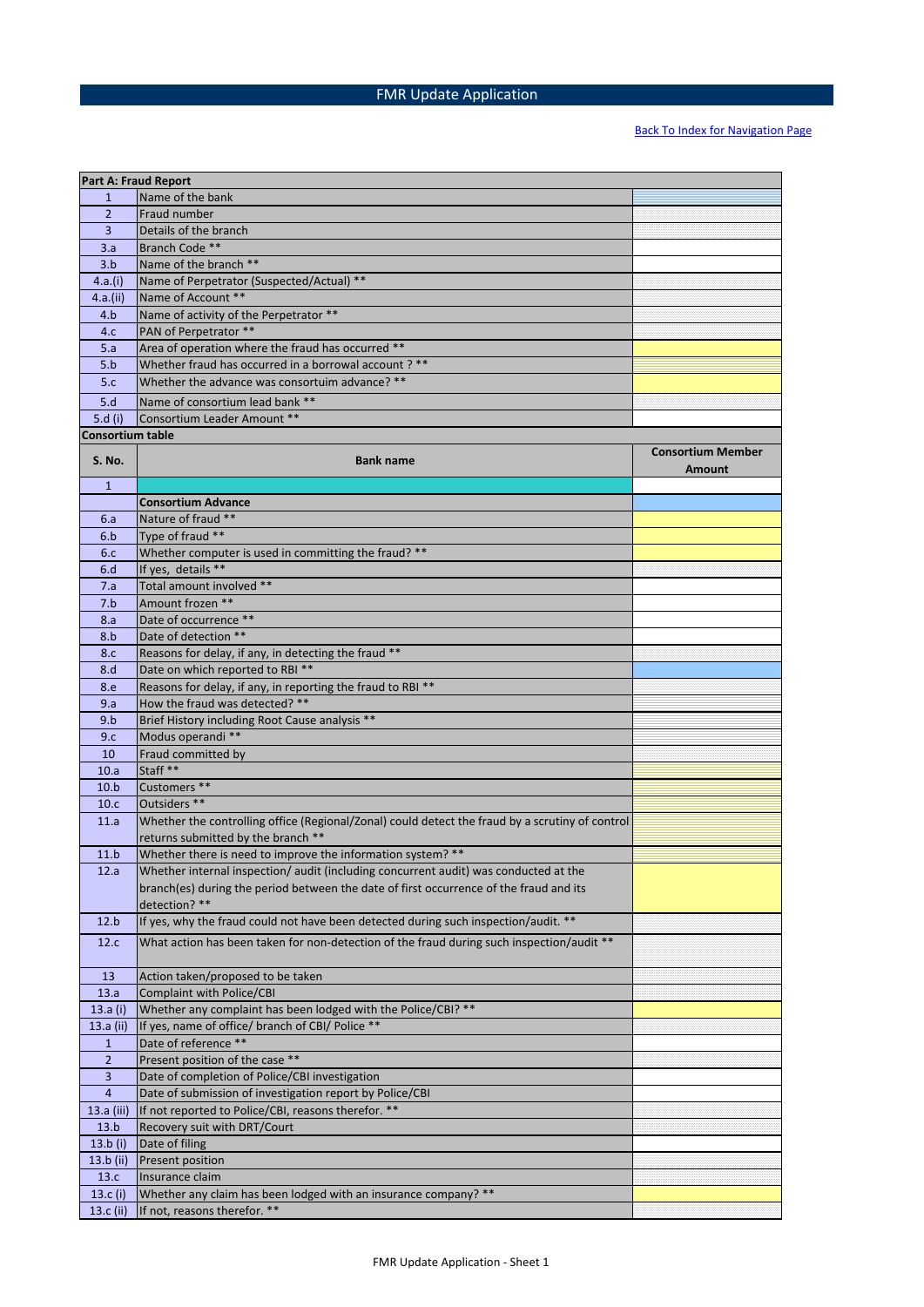| 13.d         | Details of staff-side action                                                |  |
|--------------|-----------------------------------------------------------------------------|--|
| 13. $d(i)$   | Whether any internal investigation has been/is proposed to be conducted? ** |  |
| 13. $d$ (ii) | If yes, date of completion/expected date of completion **                   |  |
| 13.d (iii)   | Whether any departmental enguiry has been/is proposed to be conducted? **   |  |
| $13.d$ (iv)  | If Yes, give details in the 'Staff-side action' table                       |  |
| 13.d(v)      | If not, reasons therefor **                                                 |  |
| 13.e         | Steps taken/proposed to be taken to avoid such incidents **                 |  |
| 14.a         | <b>Amount Recovered</b>                                                     |  |
| 14.a (i)     | Amount recovered from party/parties concerned **                            |  |
| 14.a (ii)    | From insurance **                                                           |  |
| 14.a (iii)   | <b>From other sources</b> **                                                |  |
| 14.b         | <b>Extent of loss to the bank</b>                                           |  |
| 14.c         | Provision held **                                                           |  |
| 14.d         | Amount written off **                                                       |  |
| 15           | Suggestions for consideration of RBI **                                     |  |
| 16           | Other deveploments                                                          |  |
| 17.(i)       | Whether case is closed **                                                   |  |
| 17.(ii)      | Date of closure                                                             |  |
|              |                                                                             |  |

**Note : \*\* Indicate mandatory fields**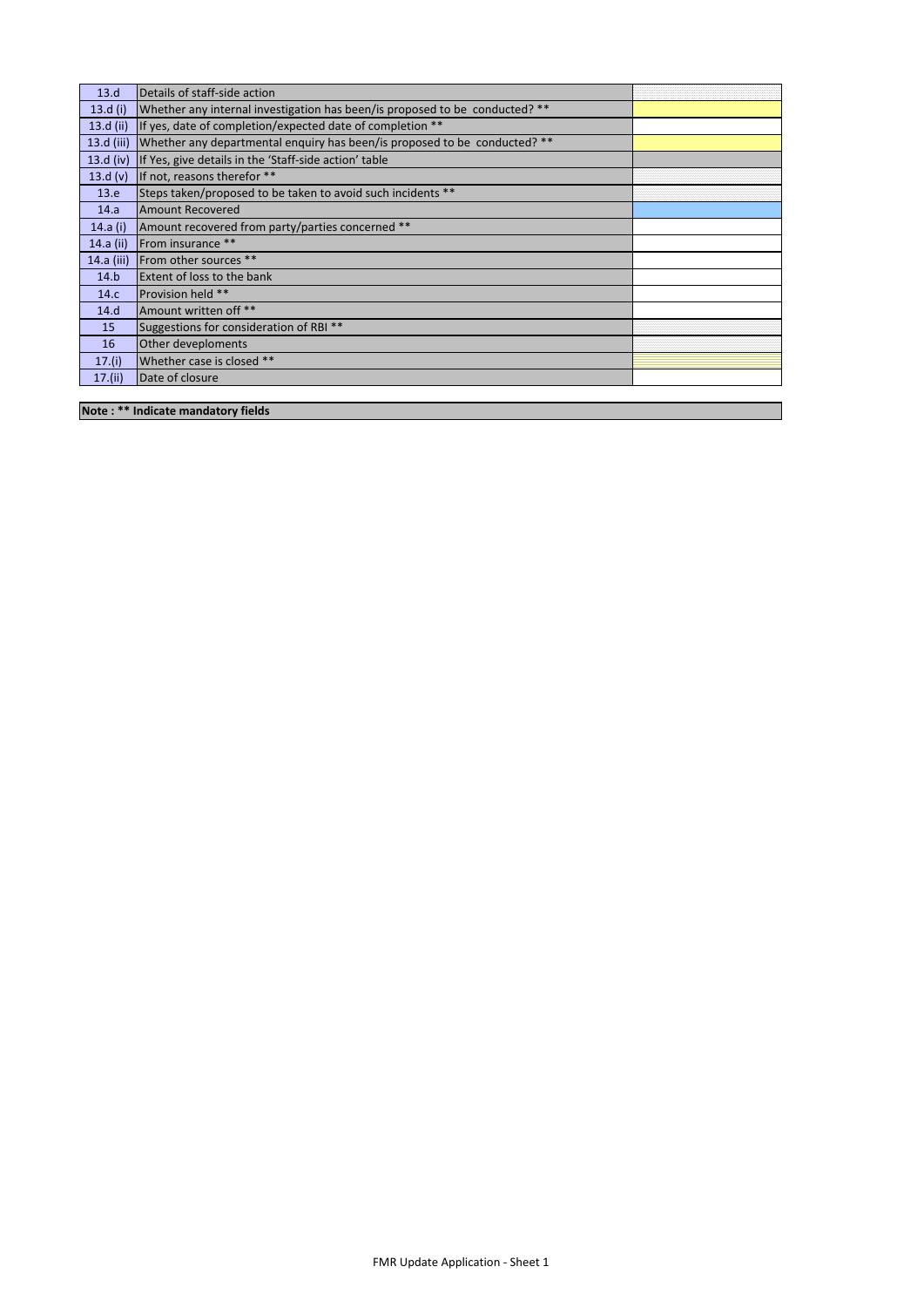#### FMR Update Application

#### Back to Index for Navigation Page

| Staff – side action: |         |                       |                |              |                       |                  |                      |  |
|----------------------|---------|-----------------------|----------------|--------------|-----------------------|------------------|----------------------|--|
| S. No.               | Name ** | PAN of staff member L | Designation ** | Suspended ** | Date of suspension ** | Date of issue of | Date of commencement |  |
|                      |         |                       |                |              |                       | charge sheet     | of domestic enquiry  |  |
|                      |         |                       |                |              |                       |                  |                      |  |

| Date of completion of<br>enguiry | Date of issue of final<br>orders | <b>Punishment Awarded  </b><br>** | Details of prosecution/<br>conviction/acquittal, etc. ** |
|----------------------------------|----------------------------------|-----------------------------------|----------------------------------------------------------|
|                                  |                                  |                                   |                                                          |

| <b>Account Details:</b> |                                              |                     |                               |                                             |                         |                                       |                            |
|-------------------------|----------------------------------------------|---------------------|-------------------------------|---------------------------------------------|-------------------------|---------------------------------------|----------------------------|
| <b>S. No.</b>           | Name of Perpetrator<br>(Suspected/Actual) ** | Type of perpetrator | <b>Perpetrator Address **</b> | <b>Nature of Account,</b><br>Account No. ** | <b>Date of Sanction</b> | <b>Borrowal account</b><br>Sr. No. ** | <b>Sanctioned limit **</b> |
|                         |                                              |                     |                               |                                             |                         |                                       |                            |
|                         |                                              |                     |                               |                                             |                         |                                       |                            |

| <b>Balance outstanding **</b> | PAN of perpetrator ** | Name of Account,<br>Customer ID <sup>**</sup> |
|-------------------------------|-----------------------|-----------------------------------------------|
|                               |                       |                                               |

| Details of Director/Partner:                 |                       |        |                             |                                      |                                |  |
|----------------------------------------------|-----------------------|--------|-----------------------------|--------------------------------------|--------------------------------|--|
| Name of Perpetrator<br>(Suspected/Actual) ** | S. No. of Perpetrator | S. No. | Name of Director/Partner ** | <b>PAN of</b><br>Director/Partner ** | Director/Partner<br>Address ** |  |
|                                              |                       |        |                             |                                      |                                |  |
|                                              |                       |        |                             |                                      |                                |  |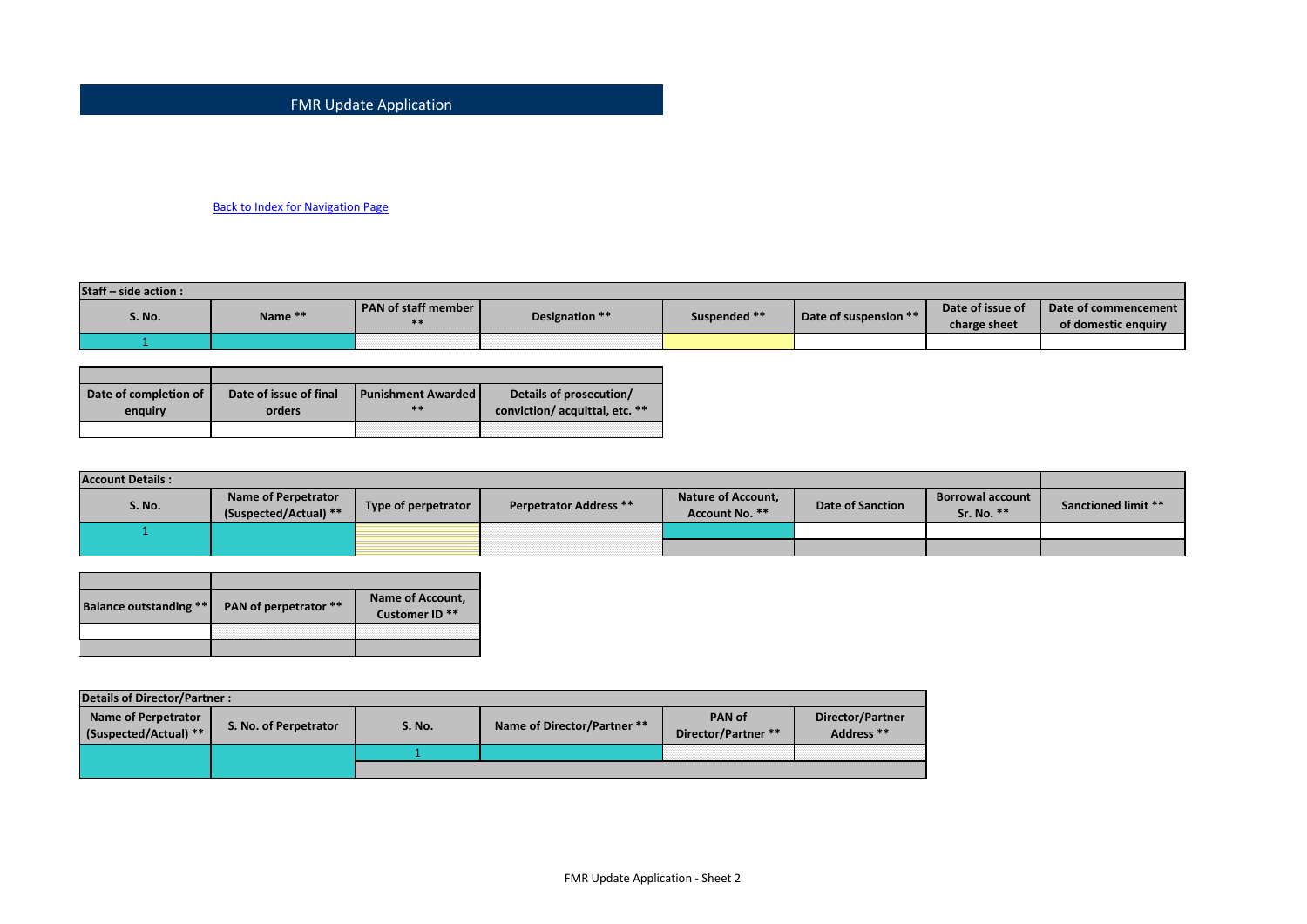| <b>Details of Associate Concern:</b>                |                       |  |                              |                                                                                            |  |  |  |
|-----------------------------------------------------|-----------------------|--|------------------------------|--------------------------------------------------------------------------------------------|--|--|--|
| <b>Name of Perpetrator</b><br>(Suspected/Actual) ** | S. No. of Perpetrator |  | Name of Associate Concern ** | <b>PAN of Associate</b><br><b>Associate Concern</b><br>Address **<br>Concern <sup>**</sup> |  |  |  |
|                                                     |                       |  |                              |                                                                                            |  |  |  |
|                                                     |                       |  |                              |                                                                                            |  |  |  |

| <b>Associate Concern Director / Proprietor Details:</b> |  |                                |        |                     |                                     |  |  |
|---------------------------------------------------------|--|--------------------------------|--------|---------------------|-------------------------------------|--|--|
| <b>Name of Associate</b><br>Concern <sup>**</sup>       |  | S. No. of Associate<br>Concern | S. No. | Name of Director ** | Director / Proprietor<br>Address ** |  |  |
|                                                         |  |                                |        |                     |                                     |  |  |
|                                                         |  |                                |        |                     |                                     |  |  |

| <b>Collateral Security Details:</b> |                                             |                                        |                   |                   |                               |                       |  |
|-------------------------------------|---------------------------------------------|----------------------------------------|-------------------|-------------------|-------------------------------|-----------------------|--|
| S. No.                              | <b>Details of Collateral</b><br>Security ** | Value of the Security<br>(Rs in Lakhs) | Date of Valuation | Whether Valid? ** | Whether Enforceable?<br>$***$ | Remarks <sup>**</sup> |  |
|                                     |                                             |                                        |                   |                   |                               |                       |  |

#### **Note : \*\* Indicate mandatory fields**